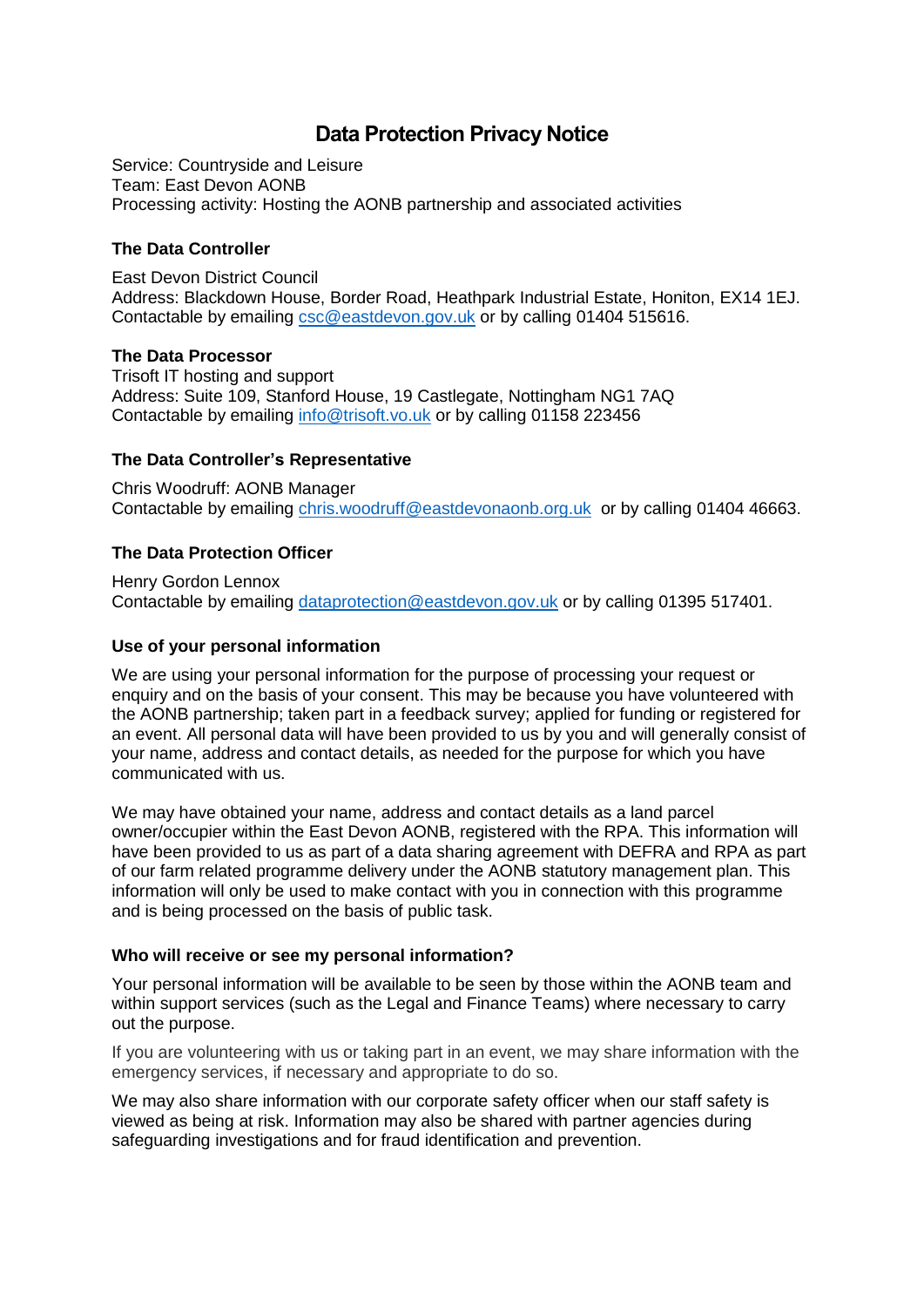Your personal information will be stored securely by our data processor and will not be accessible to anyone else, including other services within the Council, unless detailed above.

## **Retention**

All your personal information will be held by us only for as long as is necessary and then in accordance with any legal requirements imposed upon us and the Council's retention schedule. For more information please go to our website to view our [Retention schedule](http://eastdevon.gov.uk/access-to-information/data-protection/document-retention-schedules/)

You may withdraw your consent at any time by emailing [info@eastdevonaonb.org.uk](mailto:info@eastdevonaonb.org.uk)

## **Transferring personal information outside of the EU**

If you subscribe to our email newsletter, your email address and name (if provided) will be processed via our third party supplier, MailChimp. This may involve your data being stored on servers outside of the European Economic Area. However, MailChimp have committed to adhere to the EU-US Privacy Sheild Framework. You can view MailChimp's privacy information here [MailChimp's](https://mailchimp.com/legal/privacy/) Privacy Statement

### **Your rights**

Whatever our use of your personal information you have the right of access to that personal information (this means confirmation that we are using your personal information, access to it as well as other detail) and the right to seek rectification if the information is inaccurate.

Where we are using your information on the basis of your consent then you also have the right to withdraw consent and to have your personal data erased.

Where we are processing in accordance with our statutory management plan and on the basis of public task, you have the right to object but your right to erasure and data portability to not apply.

Also, if you object to our use of your personal information and there is no overriding legitimate interest for us to continue using it or we have used your personal information unlawfully or it is no longer necessary for us to have the personal information, the right to erasure is also available to you.

Details on each of these rights and to how you exercise can be found on our website in the [Your Rights](https://eastdevon.gov.uk/access-to-information/data-protection/data-protection-information/your-rights/) pages.

### **Complaints**

If you are dissatisfied with the way the Council has used your personal information then you may wish in the first instance to make a complaint to the Data Protection Officer. This can be done by;

Writing to: Data Protection Officer, Information and Complaints, East Devon District Council, Blackdown House, Border Road, Heathpark Industrial Estate, Honiton, EX14 1EJ.

You can also email: [dataprotection@eastdevon.gov.uk](mailto:dataprotection@eastdevon.gov.uk) or call 01395 517417.

Alternatively, or if you remain dissatisfied following your complaint to the Data Protection Officer, you may lodge a complaint with The Information Commissioner. The Information Commissioner is the UK's independent body set up to uphold information rights. The ICO can help and advise you on all matters relating to data protection.

Information Commissioner's Office Wycliffe House Water Lane